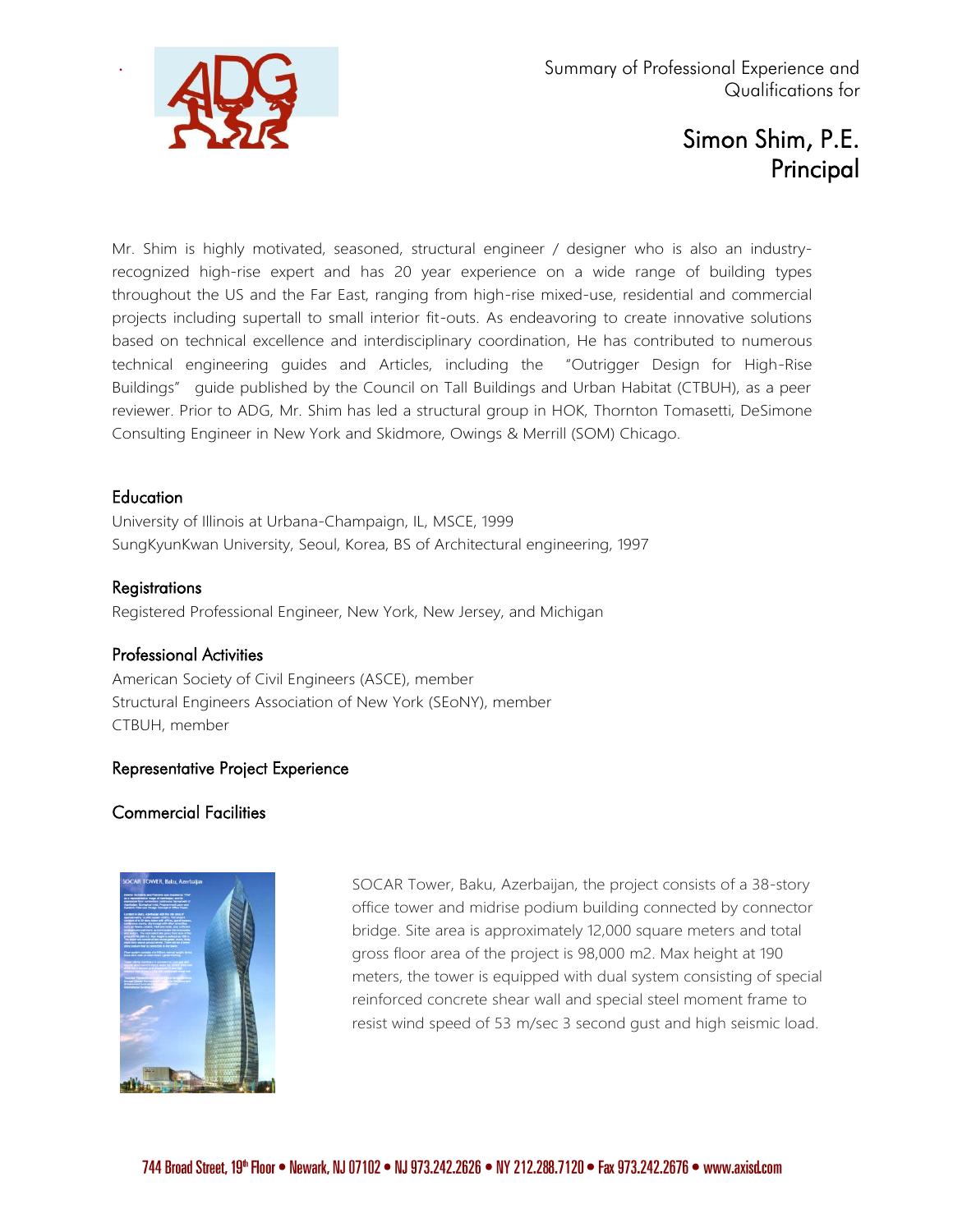#### Page 2 of 4



#### Residential Buildings





NSC A1 Spec Tower, a 34-story office tower and six-story above ground podium for the Block A1 Spec Tower in the master-planned Songdo International Business District, in Incheon, South Korea. In addition, we completed design development for the basement and the tower foundation. Since the structure sits on reclaimed soil, the two-meter-thick mat foundation sits on two-meter diameter piles.

Colgate W-Wing and Childcare Center, Piscataway, NJ, a 4 story 150,000 square feet office building and a single-story net zero childcare center. The office buildings are founded on shallow footing, constructed with composite floor frame and concentric steel braced frame. The child care center is a L-shaped single story building formed with two gable roof structure, constructed with steel joist and braced frame founded on the shallow foundation.

Zenith Tower, Busan, Korea, Tallest residential tower in Asia, at 80 stories (984 feet/300 meters), the tallest of three towers in We've the Zenith forms the centerpiece of a 4.1 million square foot mixed-use development, which includes a retail podium and six basement levels that used to house retail, parking and mechanical space. Typical floor construction system is concrete flat-plate, with shear walls at the core providing a lateral resisting system. The structure sits on 2.5meter diameter RCD foundations.

Tower Palace III, Seoul, Korea, a 71 Story tall residential Tower that constructed of core wall, composite floor framing with perimeter belt wall.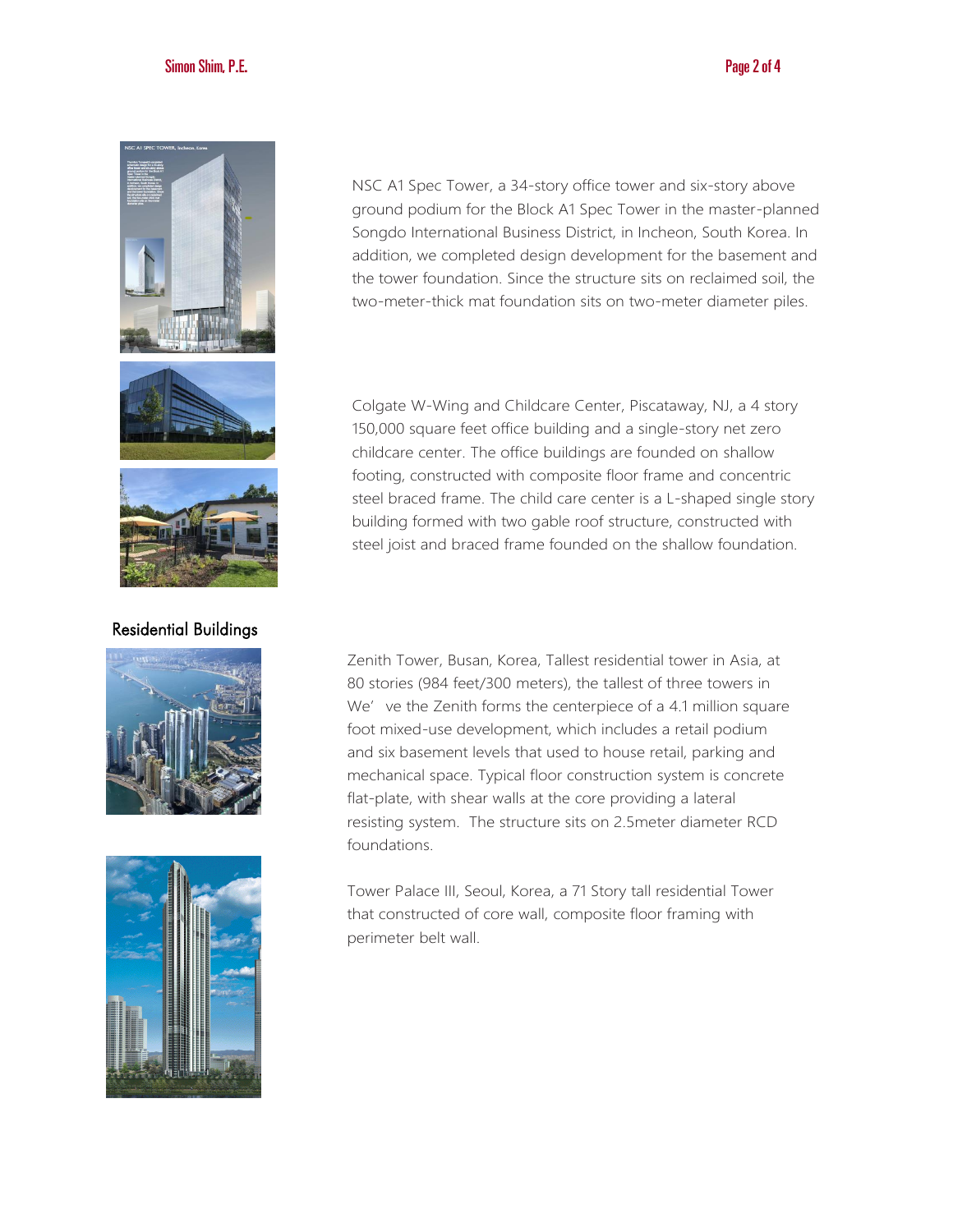#### Simon Shim, P.E.













METAPOLIS, Hwasung, Korea This mixed-use development is about 280,000 square meters (3 million SF) consists of one commercial and four residential highrises, a hotel, and a plaza with retail and community facilities. The tallest of the four residential towers, at 66 stories, is the country's fourth tallest structure.

Seoul International Financial Center, Seoul, Korea, located in the Yeouido district of Seoul, Korea. The program includes 7 levels below grade of area 193,625 square meters. Above grade will have 330,120 square meters(3.5 million SF) divided between three class A office building and a five-star 800 room hotel.

XI Harborview, Songdo, Korea, located in New Songdo City, Korea. The project is two residential block development containing four(4) 40 story residential towers, eight(8) 15 tory slab building, four(4) townhouses, and numerous amenity facilities in an area of approximately 67,368 square meters. Lotte Center Hanoi, Hanoi, Vietnam, a 65 story mixed-use tower and five basement levels. The tower accommodates offices, residential, and hotel spaces above grade and parking/mechanical space below grade. The gross area is 253,395 square foot.

Baku Residential Tower, Baku, Azerbaijan, the tower geometry was created by four design process, Spheroid, Crescent, Landmark and form. The project consists of two 46 story and 37 story residential towers and 5 story podium above ground and 3 story basements. Structural floor system consists of 200mm flat slab and perimeter and interior moment frame to resist the severe wind load of 53 m/s 3 second gust and high seimisic load of Sds = 1.0g with centralized shear wall (dual system).